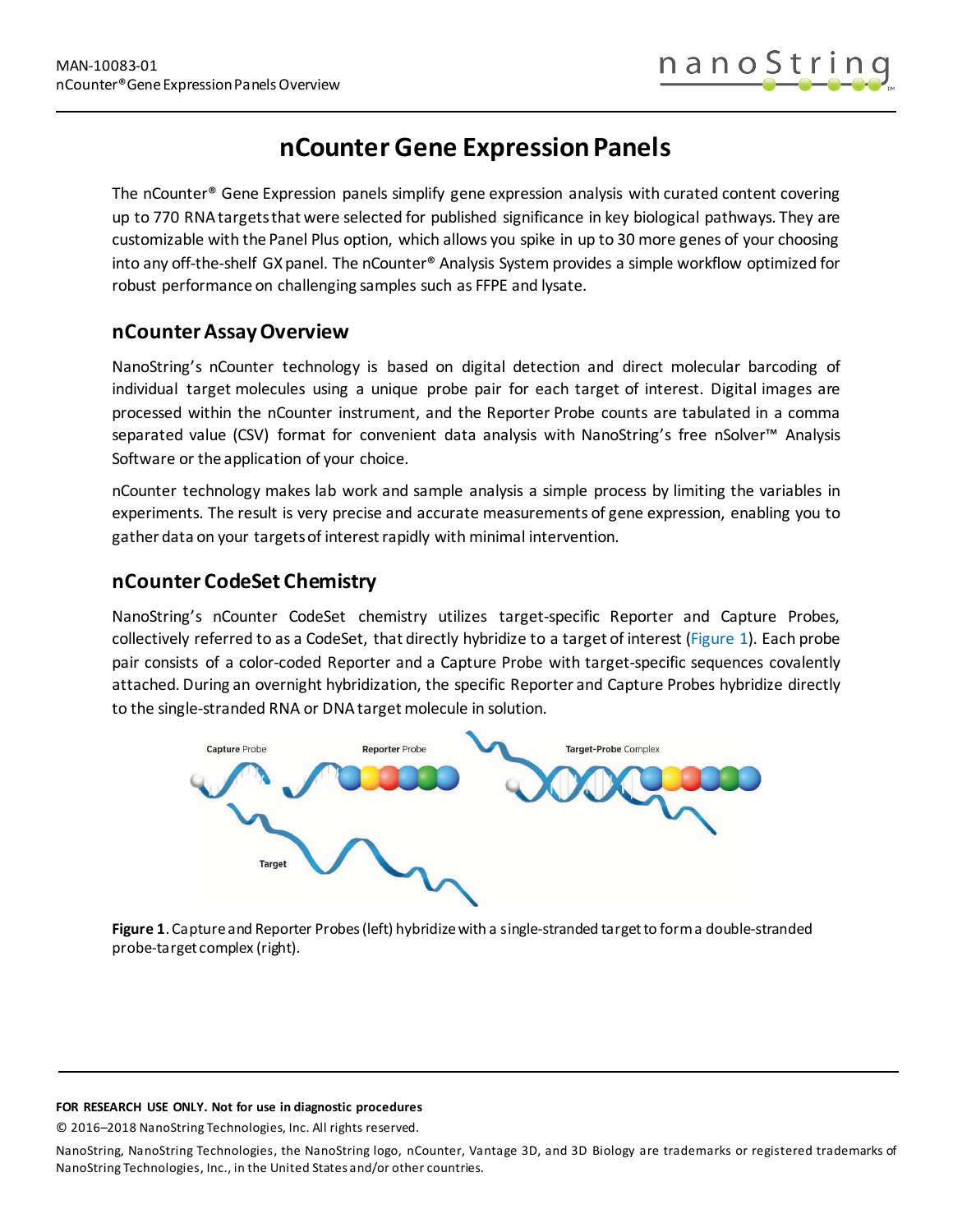

### **Product Workflow**



# **Materials and Supporting Documents**

**Table 1.** Materials provided in an nCounter Gene Expression Panel

| Panel                                                                              | Reagents                                             | <b>Storage</b>    |
|------------------------------------------------------------------------------------|------------------------------------------------------|-------------------|
| nCounter Gene Expression Panels:                                                   | Reporter Probe pool                                  |                   |
| See our Gene Expression Panels page for panels and                                 | (specific to the panel chosen)                       | At or below -80°C |
| catalog numbers                                                                    |                                                      |                   |
| • For custom panels, including different species, contact<br>orders@nanostring.com | Capture Probe pool<br>(specific to the panel chosen) | At or below -80°C |

**NOTE:** Please reference the manuals listed in Table 2 for additional required reagents.

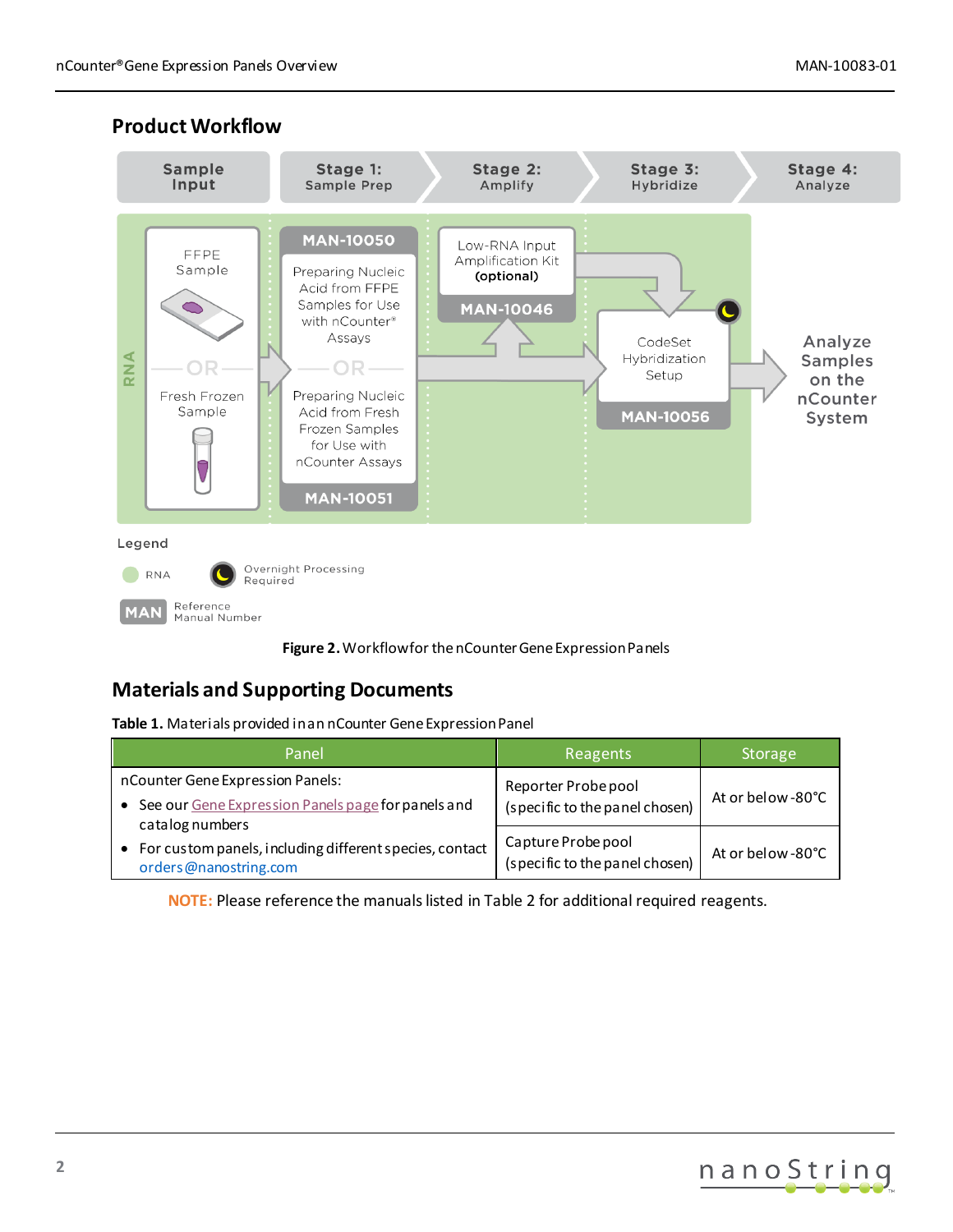### **Table 2.** Supporting Documents

| <b>Step</b>                  | Manual    | Protocol                                                                                    |
|------------------------------|-----------|---------------------------------------------------------------------------------------------|
| Nucleic Acid Extraction      | MAN-10050 | Preparing Nucleic Acid from FFPE Samples for Use with<br>nCounter Assays                    |
|                              | MAN-10051 | Preparing Nucleic Acid and Lysate from Fresh/Frozen<br>Samples for Use with nCounter Assays |
| RNA Amplification (optional) | MAN-10046 | Low RNA Input Amplification Kit                                                             |
| Hybridization                | MAN-10056 | CodeSet Hybridization Setup                                                                 |